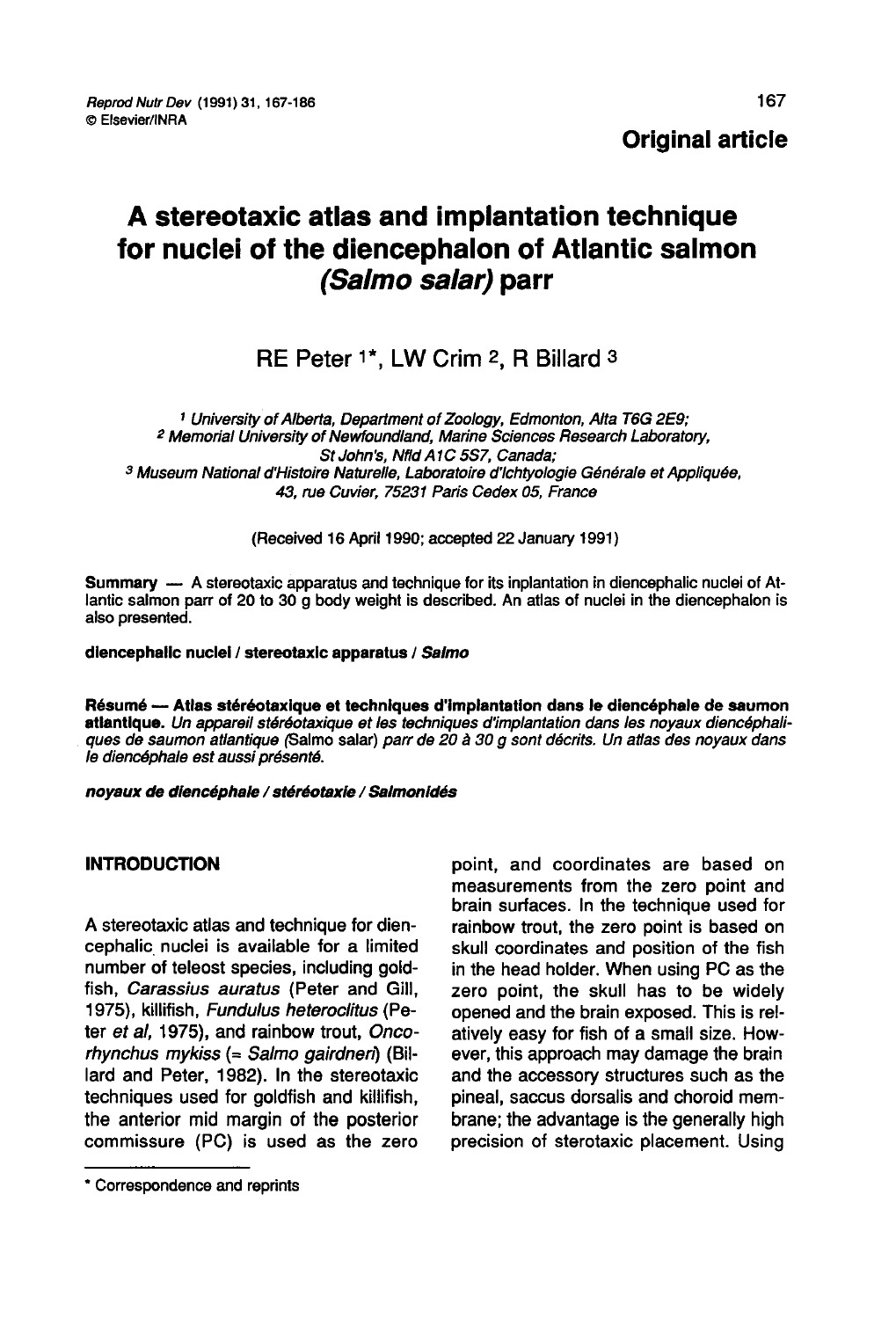external coordinates trauma is minimized; however, the placement is generally less precise and fish of a limited size range from a standardized strain reared under homogeneous conditions are required.

In the present work, an atlas of diencephalic nuclei and a stereotaxic technique, using the PC as zero point, is described for Atlantic salmon (Salmo salar) parr ranging from 20 to 30 g in body weight.

# MATERIALS, METHODS AND RESULTS

#### The stereotaxic apparatus

The apparatus is similar to that used for killifish (Peter et al, 1975). A 3-point system of attachment of the head is used, with a bar against the upper roof of the mouth, and a V-shaped bar on the upper rim of each bony orbital. The dimensions and distances of the orbital bars to the mouth bar, and the base plate, upon which<br>the belly of the fish rests, are shown in figure 1. A micromanipulator for holding an electrode, or tubing for implant or infusion is attached to the base plate.

#### The fish and surgical procedures

Wild male and female Atlantic salmon parr, 2 or 3 years of age, were netted in June 1976 and July 1983 from Fitzgerald, near Placentia Bay, Newfoundland, Canada. Males had reached the age of onset of precocious sexual development (gonadosomatic index : 3-4%) and females were still sexually immature.

The surgical procedure used for the Atlantic salmon parr was derived from that described for goldfish (Peter and Gill, 1975) and killifish (Peter et al, 1975). Briefly, fish were anesthetized in phenoxy ethanol (0.5 mill) and wrapped in a damp tissue paper. Using a circular saw blade, a 3 sided flap was cut in the frontal bone; the most anterior cut was aligned with the posterior margin of the iris of the eyes and the second cut, parallel to the first, was made about 4 mm further posterior. If this second cut is made more posterior than indicated, damage to the optic tectum is likely occur.

Table I. Nomenclature and list of abbreviations.

AC, anterior commissure AP, area pretectalis CM, corpus mamillare MT, midbrain tegmentum NAPv, nucleus anteriosis periventricularis NAT, nucleus anterior tuberis NDL, nucleus dorsolateralis thalami NDLI, nucleus diffusus lobi inferioris NDM, nucleus dorsomedialis thalami NDTL, nucleus diffusus tori lateralis NE, nucleus entopeduncularis NG, nucleus glomerulosus NH, nucleus habenularis NLT. nucleus lateralis tuberis NP, nucleus pretectalis NPA, nucleus preglomerulosus anterior NPC, nucleus pretectalis centralis NPGI, nucleus preglomerulosus lateralis NPGm, nucleus preglomerulosus medialis NPO, nucleus preopticus NPP, nucleus preopticus periventricularis NPPv, nucleus posteriosis periventricularis NPS, nucleus pretectalis superficialis NPR, nucleus pretectalis rotundus NPT, nucleus posterior tuberis NRL, nucleus recessus lateralis NRP, nucleus recessus posterioris NS. nucleus suprachiasmaticus NSG, nucleus subglomerulosus NSV, nucleus saccus vasculosus NVM, nucleus ventromedialis thalami OC, optic tectum P, pituitary PC, posterior commissure SV, saccus vasculosus Tel, telencephalon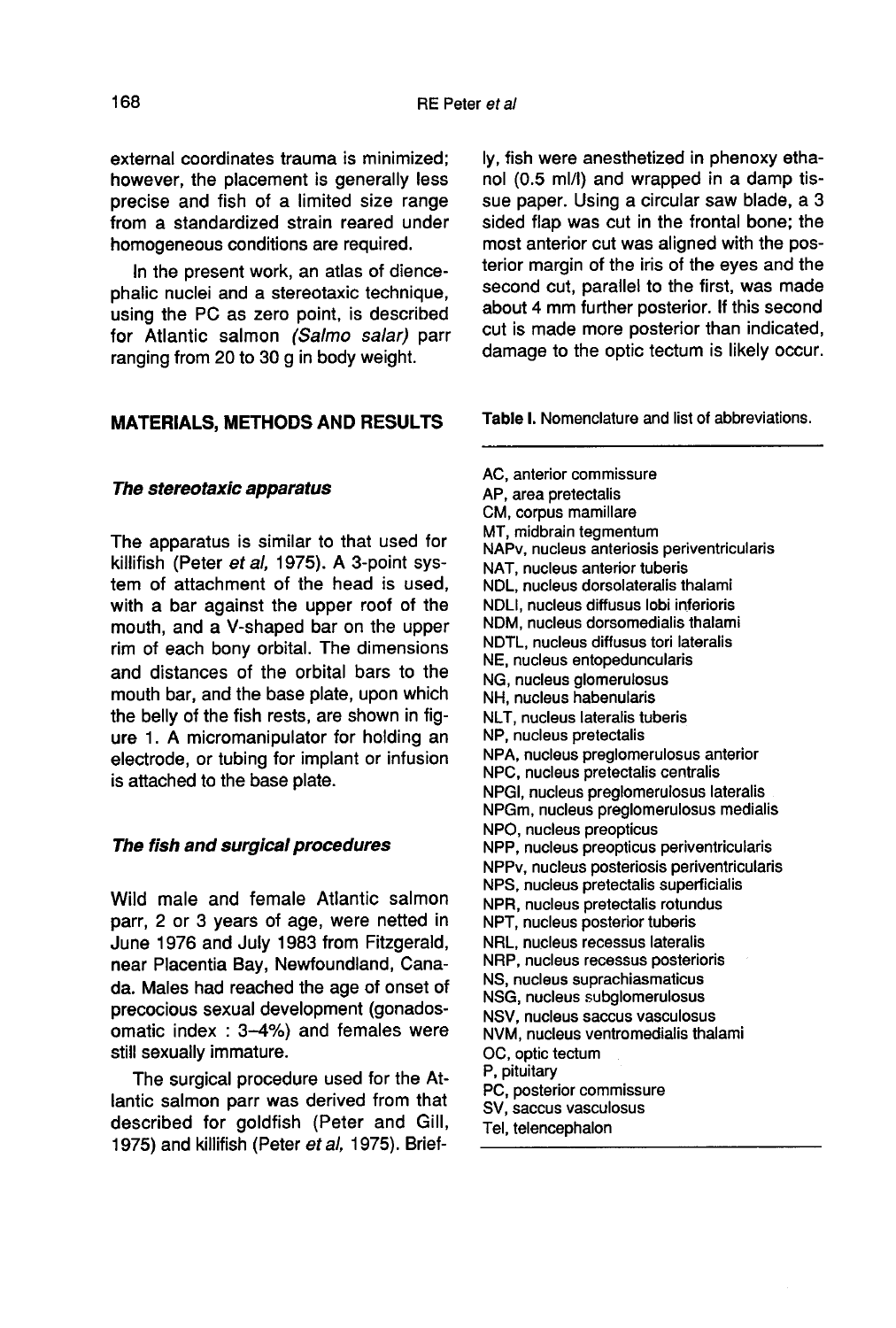

Fig 1. a Laterial view, to scale in mm, of the orbital bars and end views of the mouth bar and body support for the fish. b Top view, to scale in mm, of the orbital bars and mouth bar.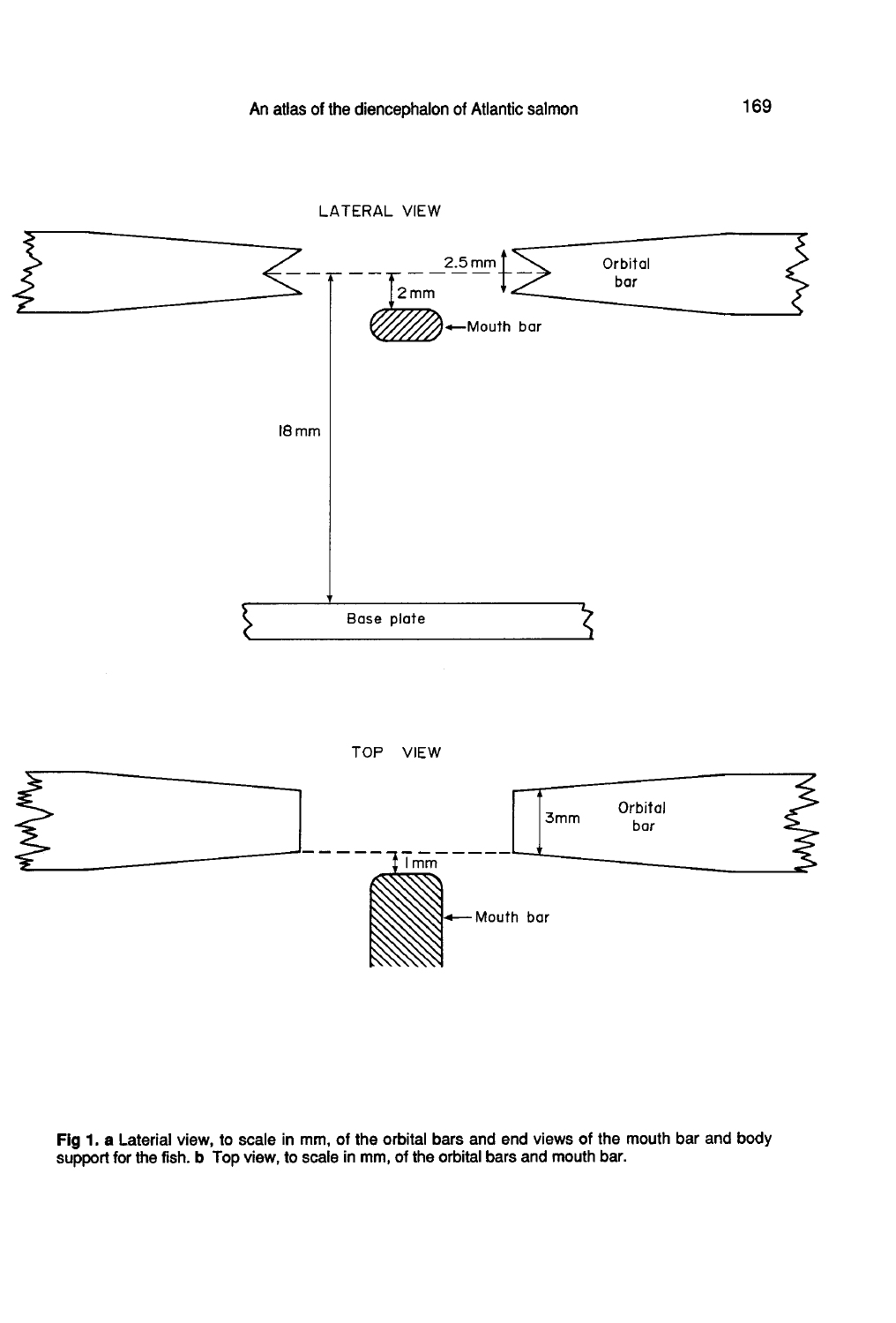The third cut, parallel to the longitudinal axis of the fish, connects the first two cuts and was made in the frontal bone on the left side, about 2 mm above the edge of the orbital bones. Using a scalpel blade, the flap was folded to the right side of the fish along the uncut margin of the flap, and the fish was then clamped in the stereotaxic apparatus. While viewing through a dissecting microscope, and by using fine forceps and small twisted paper swabs to blot up fluids, the saccus dorsalis was pushed gently forward or laterally to the left side and the PC exposed. Throughout the operation, which lasted 5-10 min, the fish were kept cool by placing plastic bags with crushed ice around the body; the gills were not perfused with water during the operation.

Following the brain intervention, the top of the cranial cavity was filled with fish physiological saline (Burnstock, 1958). The frontal bone flap was then replaced and held with surgical silk thread looped across the top of the bone flap and stitched under the skin below the orbital bones. The fish were then returned to aerated and cooled water for recovery from the anesthetic. Survival was generally higher than 90%.

# Preparation of the atlas

The atlas was prepared according to the procedures used for goldfish (Peter and Gill, 1975). Briefly, 5 male and 5 female Atlantic salmon parr weighing between 20 to 30 g were anesthetized and placed in the stereotaxic apparatus and surgery performed as described above. An insect pin was implanted in the floor of the cranium in the cerebellar region using the electrode holder. The whole head was fixed in Bouin's fixative for 4 d. The implanted electrode was used as a guide for the

plane of cross-sectioning. All other histological procedures were carried out according to Peter and Gill (1975). A correction for shrinkage of 3% (Billard and Peter, 1982) was considered when tracing the grid placed on the left hand side of the drawings.

The atlas is shown in plates I-XXXI. There were no marked differences in the size and shape of the brain between individuals of different sex and size for the body weight range of 20-30 g. The brain that had been serially sectioned the most symmetrically was selected for photography and mapping of diencephalic nuclei. Sections 0.1 mm apart were photographed and drawn to scale. Each diencephalic nucleus was outlined on the photographs and drawings, and a grid with lines 0.5 mm apart placed on the left hand side of each drawing. The drawing labelled 0.0 (plate) shows the zero point in cross section (corresponding to the first section through PC). All atlas drawings anterior or posterior to 0.0 are indicated as  $+$  or  $-$ , respectively, with the distance given in mm from 0.0. The horizontal zero point from the anterior mid margin of PC was projected on all drawings and served as the reference for vertical positioning of an electrode or other apparatus during the stereotaxic procedure. It was preferable to use the anterior mid margin of PC as horizontal zero rather than the dorsal surface of the brain, as in goldfish (Peter and Gill, 1975) or killifish (Peter et al, 1975), because the highest surface was difficult to evaluate and was not stable in some areas (eg the optic tectum may collapse due to fluid loss following puncture).

### Use of the atlas

After exposing the brain and taking note of the zero coordinates of the anterior mid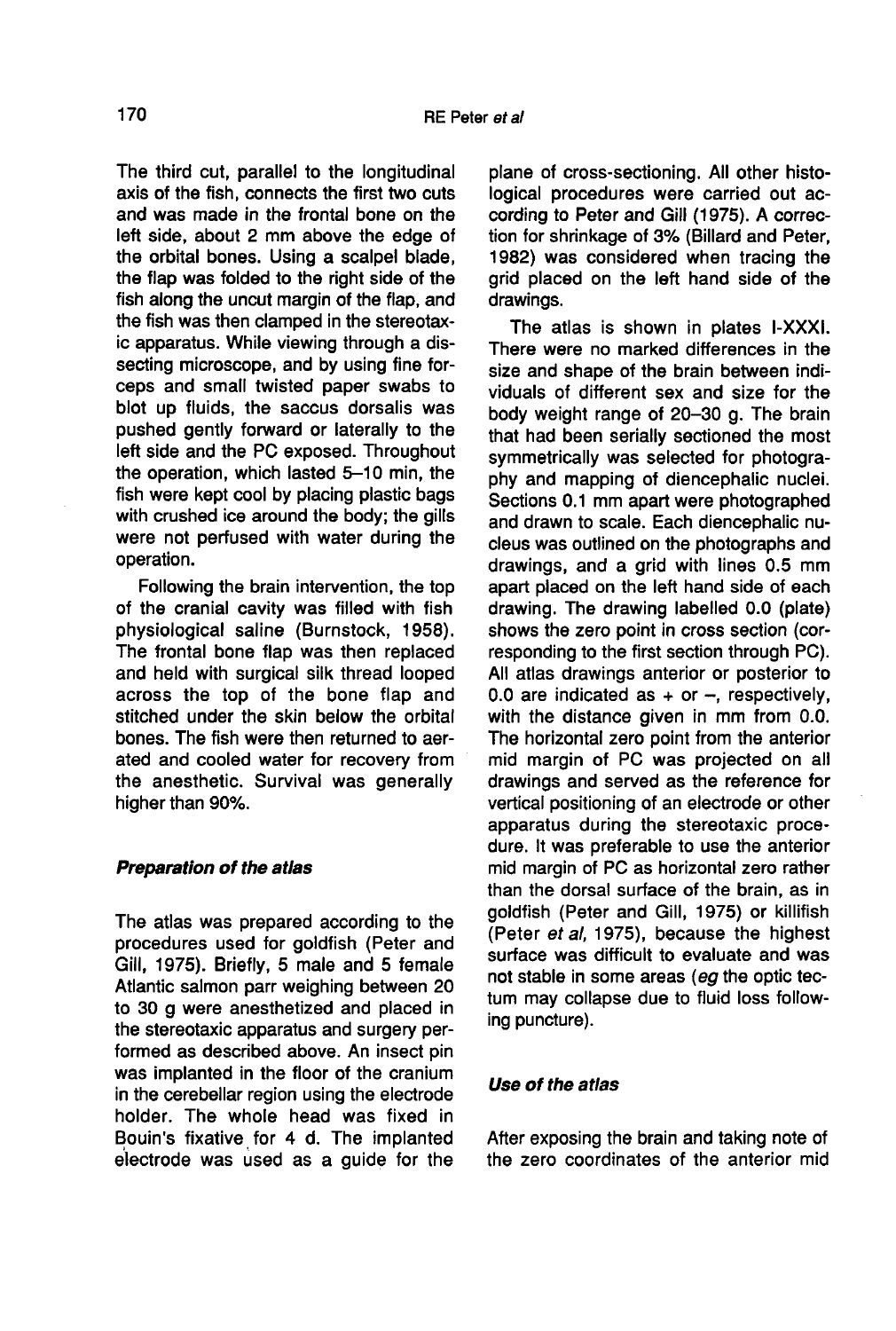





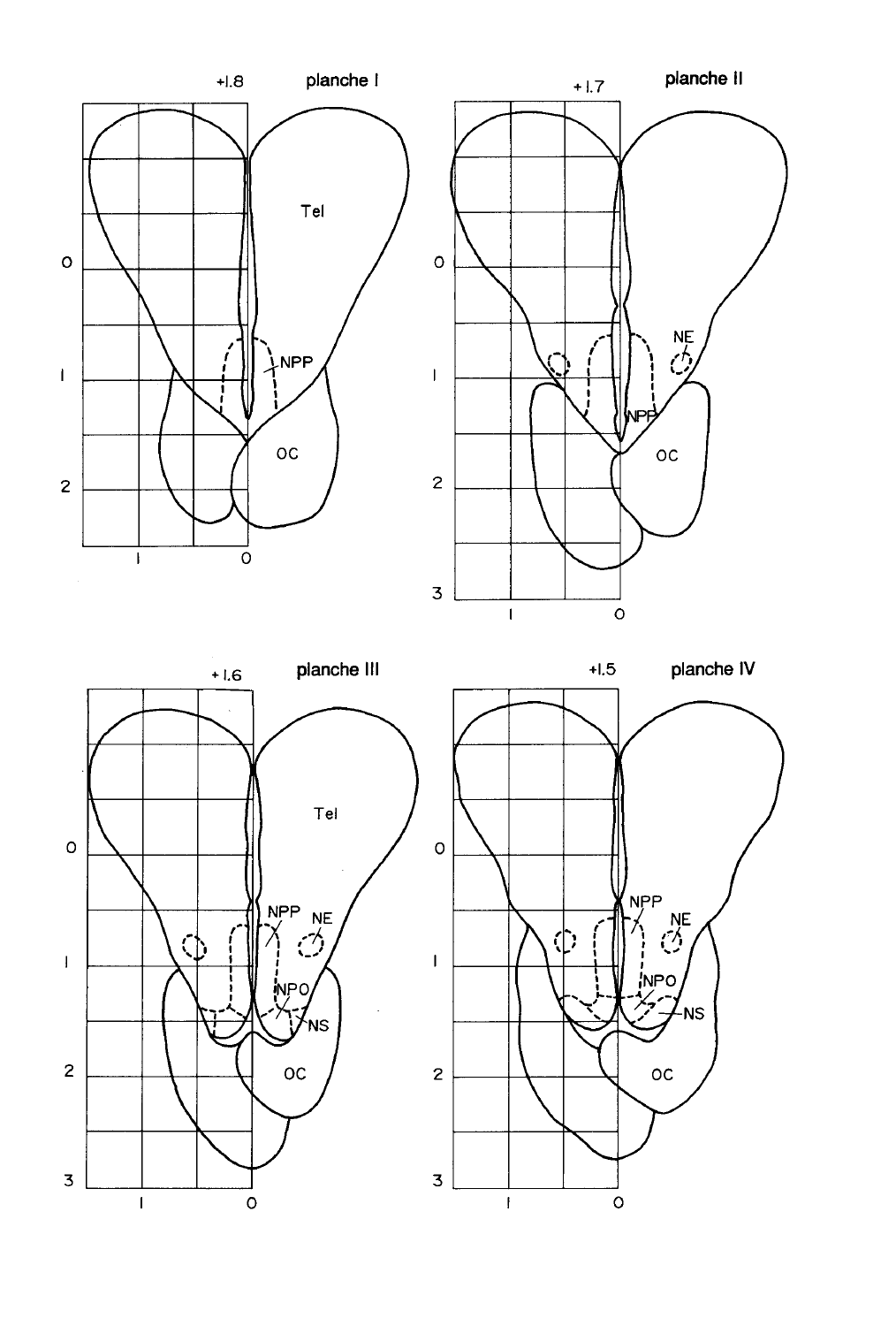

 $\circ$  $N_{\ell}^{\text{PPP}}$  $\mathfrak l$ **NPO NS**  $_{\rm oc}$  $\mathbf{z}$ 3  $\circ$  $\overline{1}$ 

 $+1.3$ 

planche VI



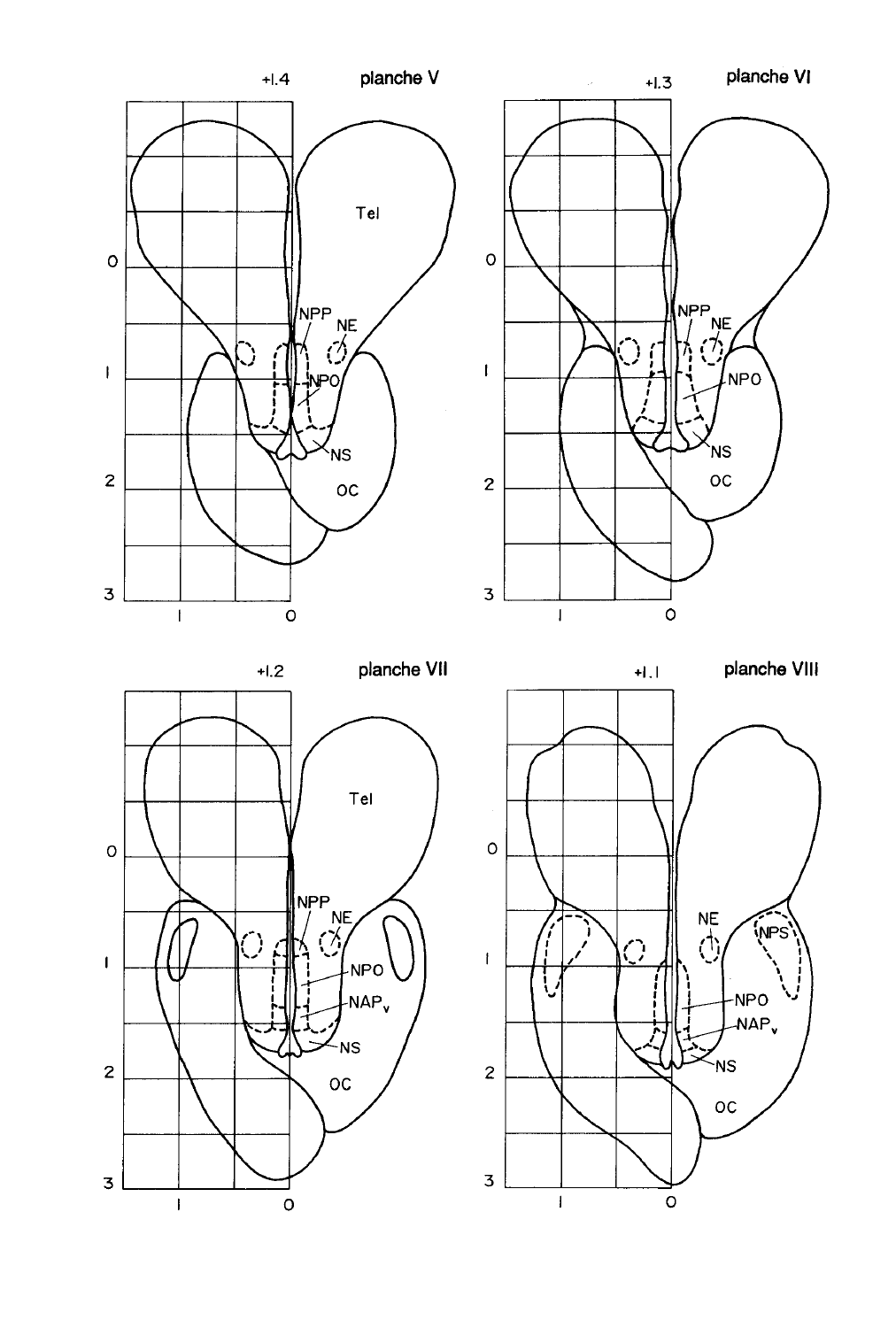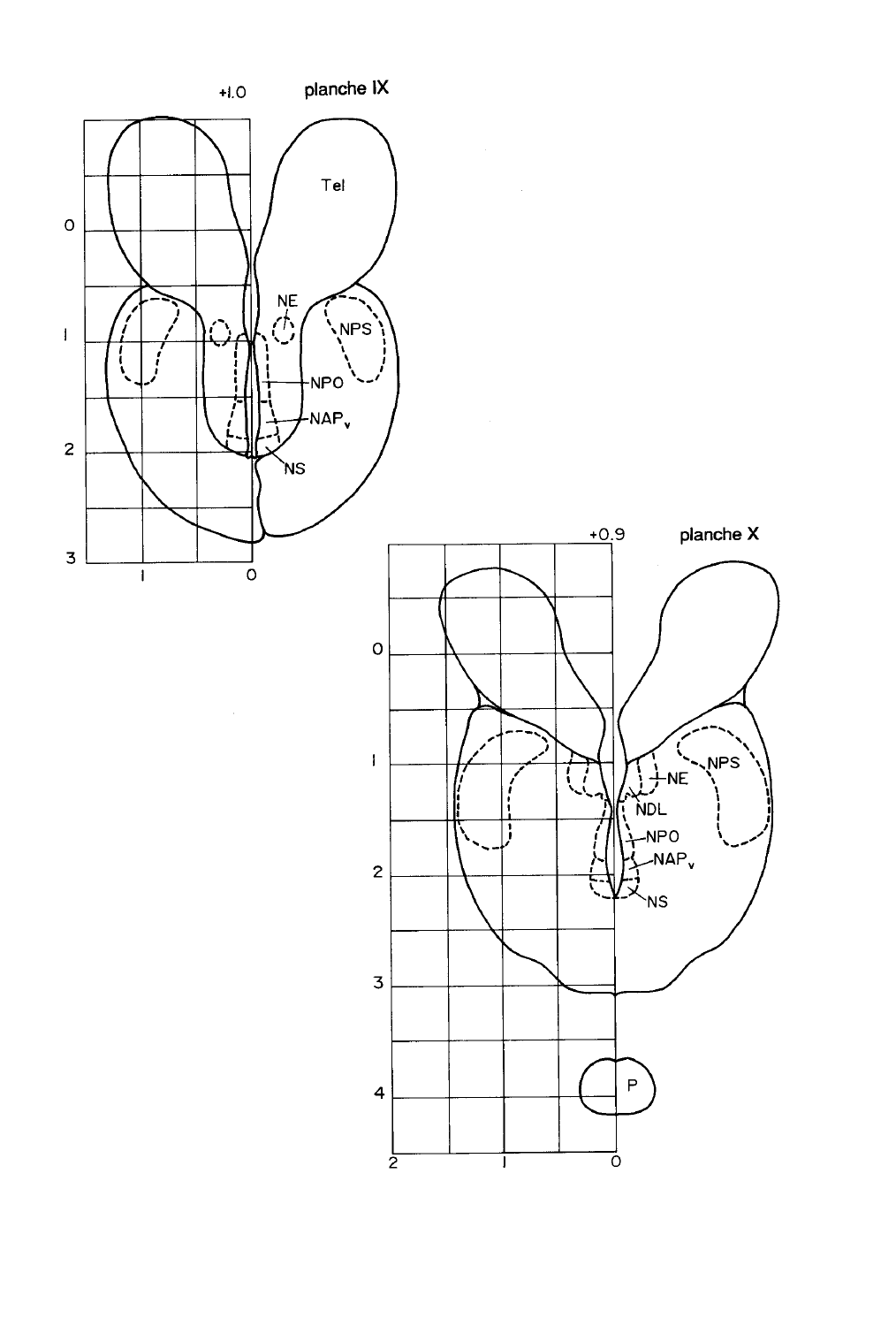

 $\overline{\mathbf{4}}$ 

 $\overline{c}$ 

 $\bar{1}$ 



 $\mathsf{o}$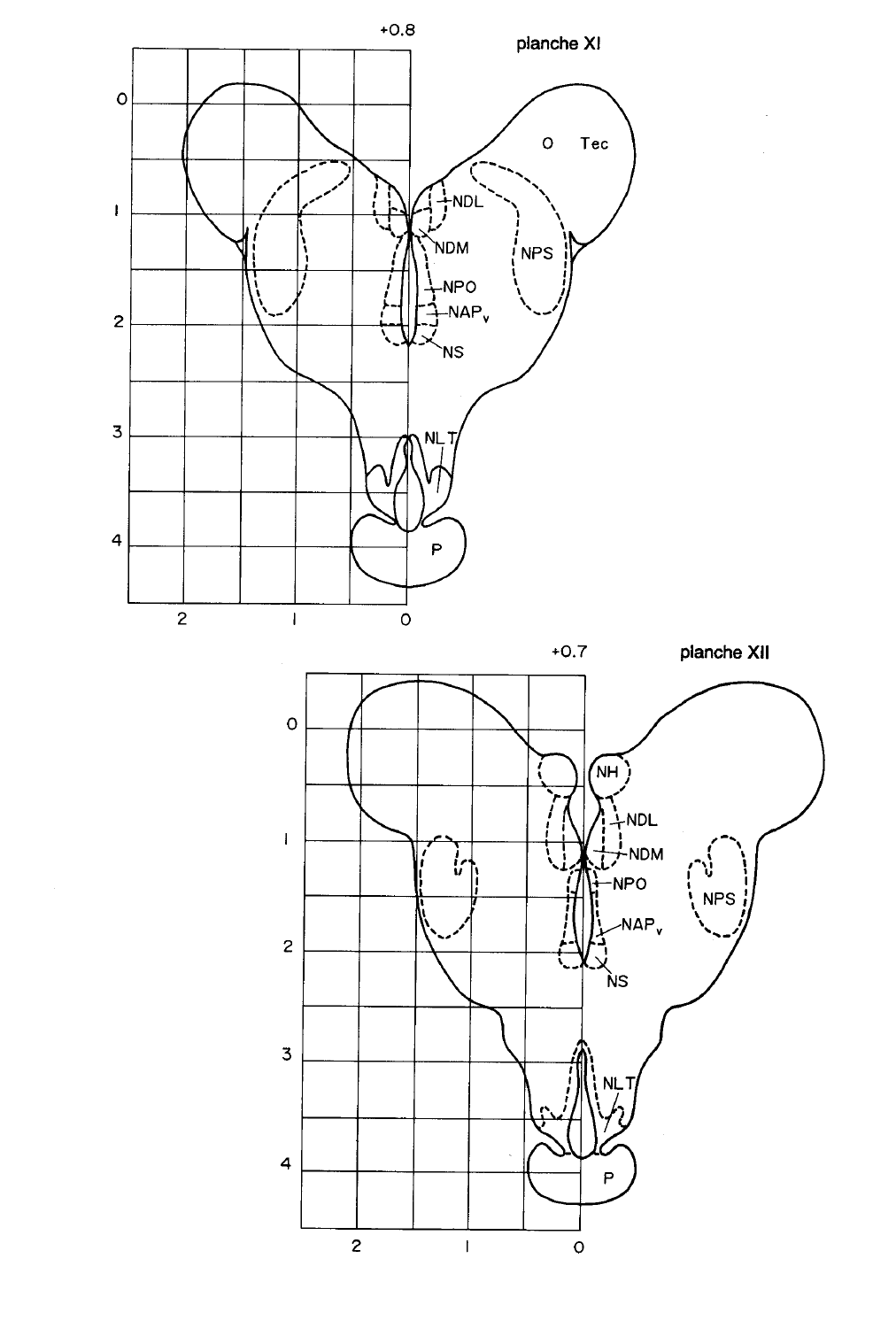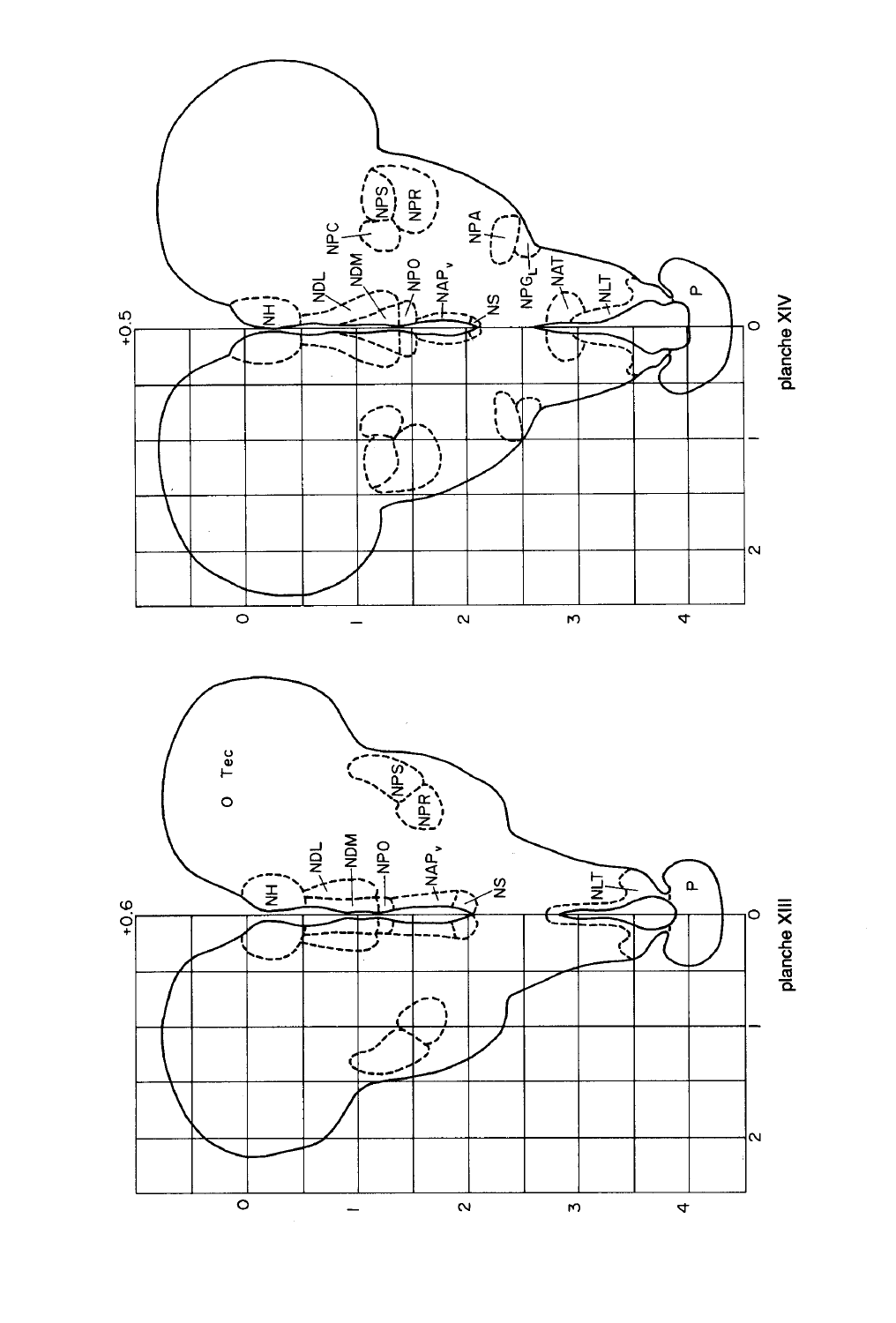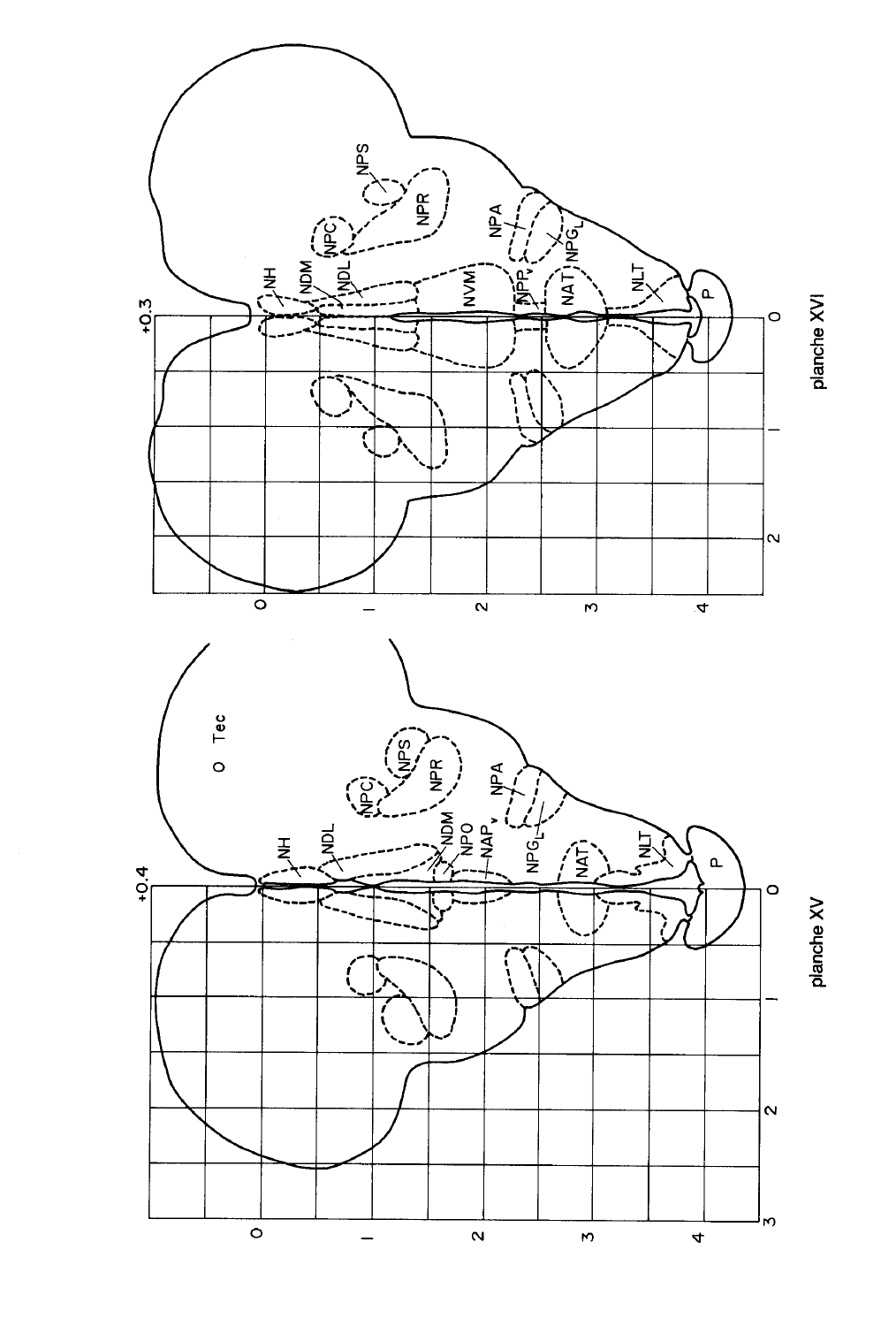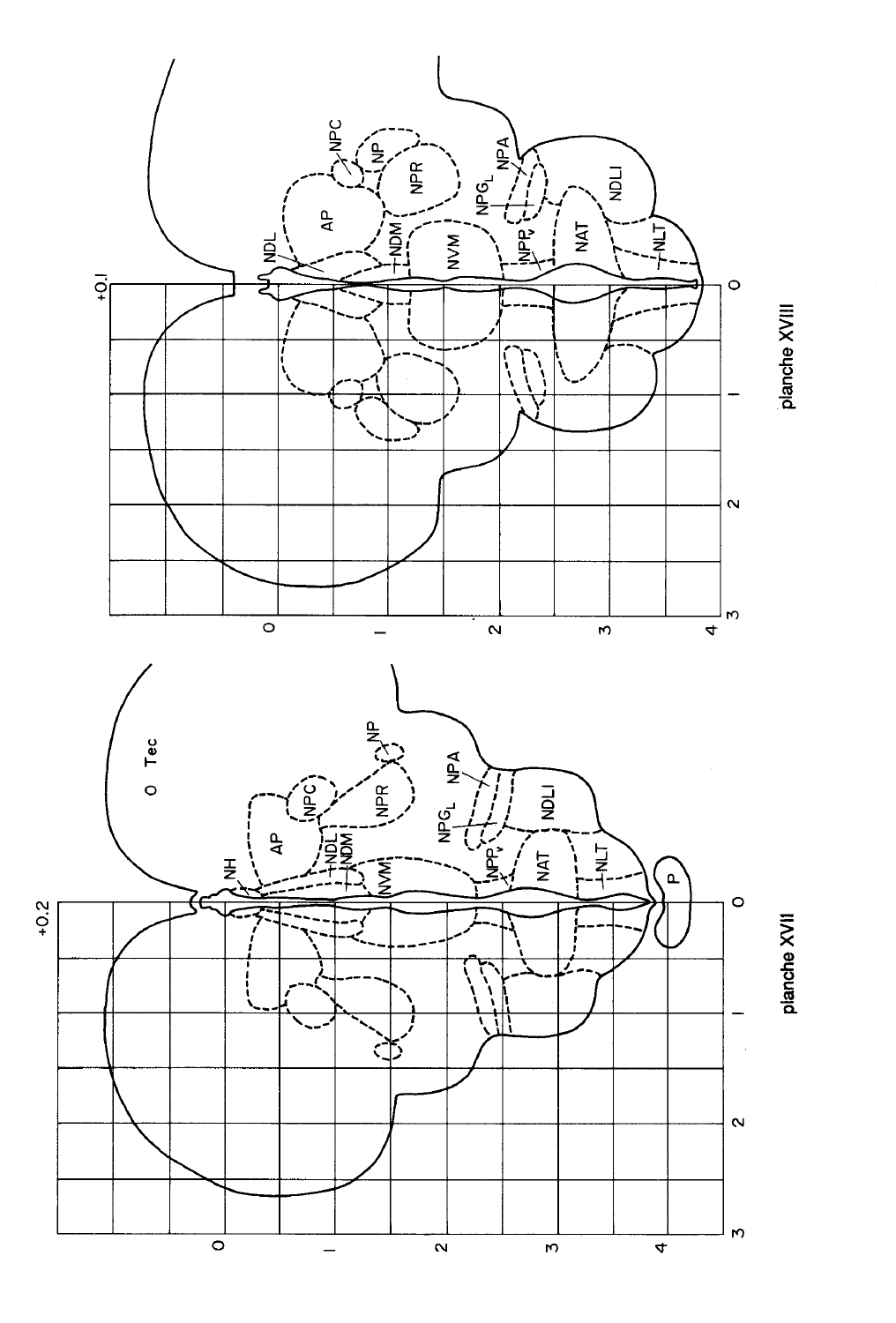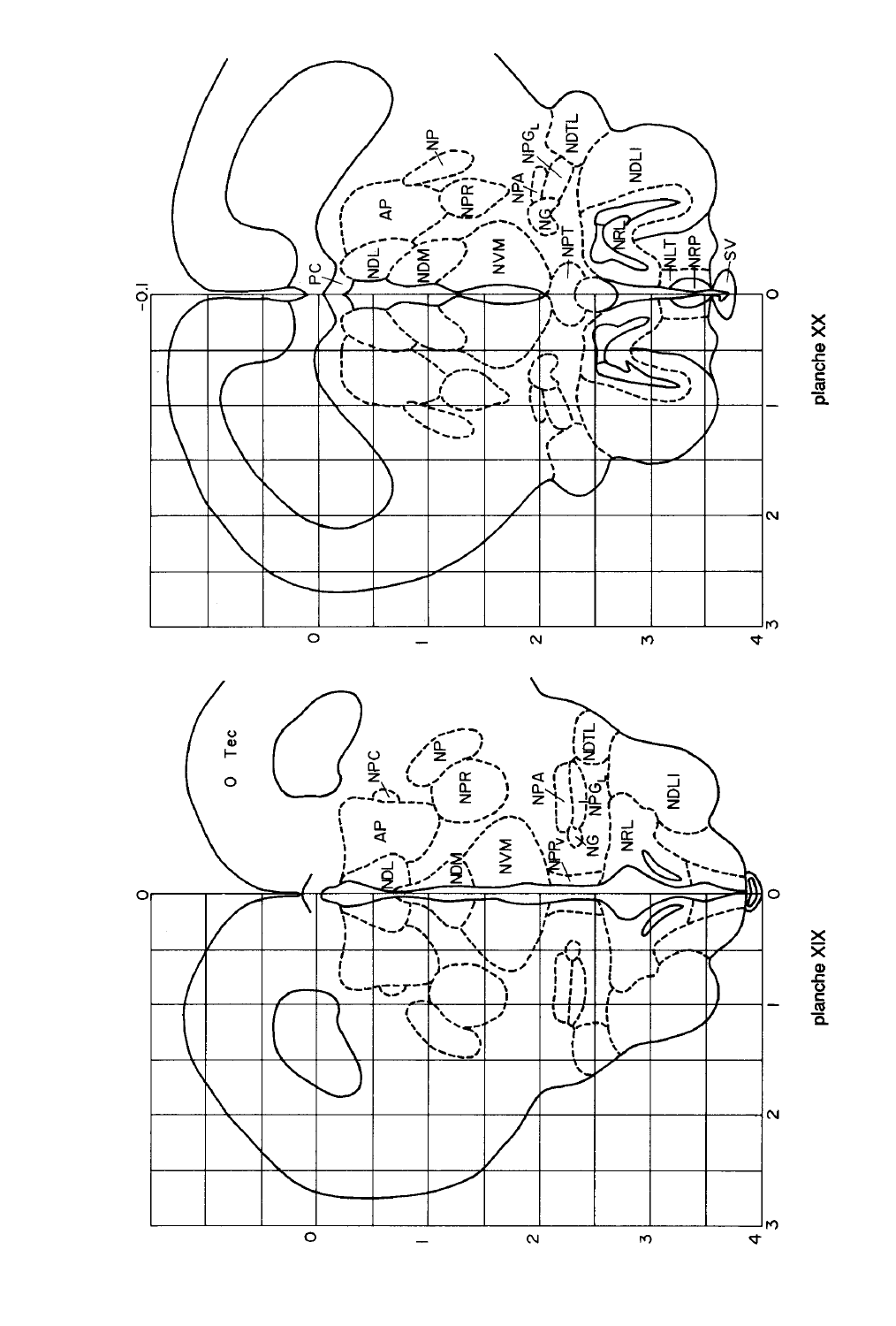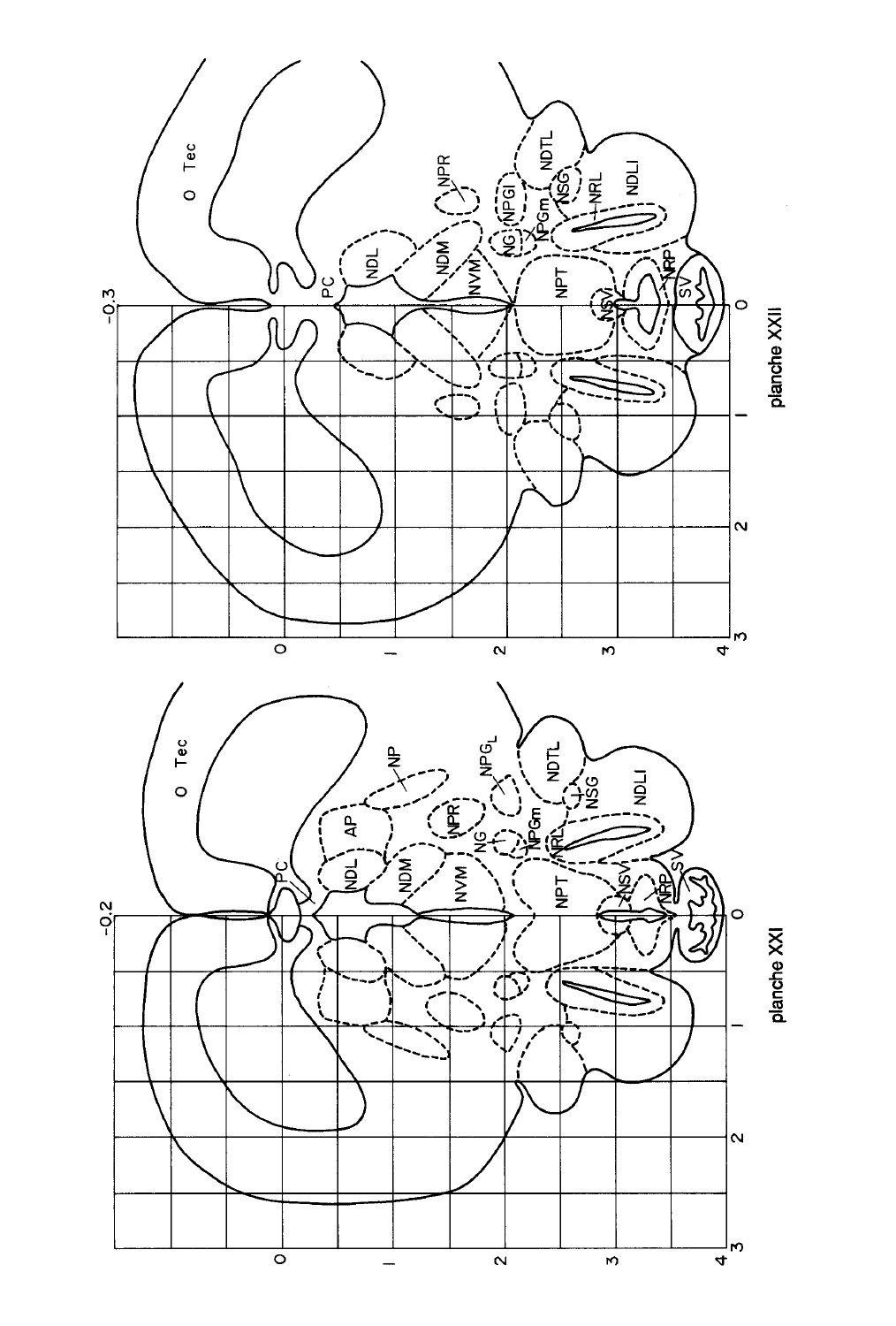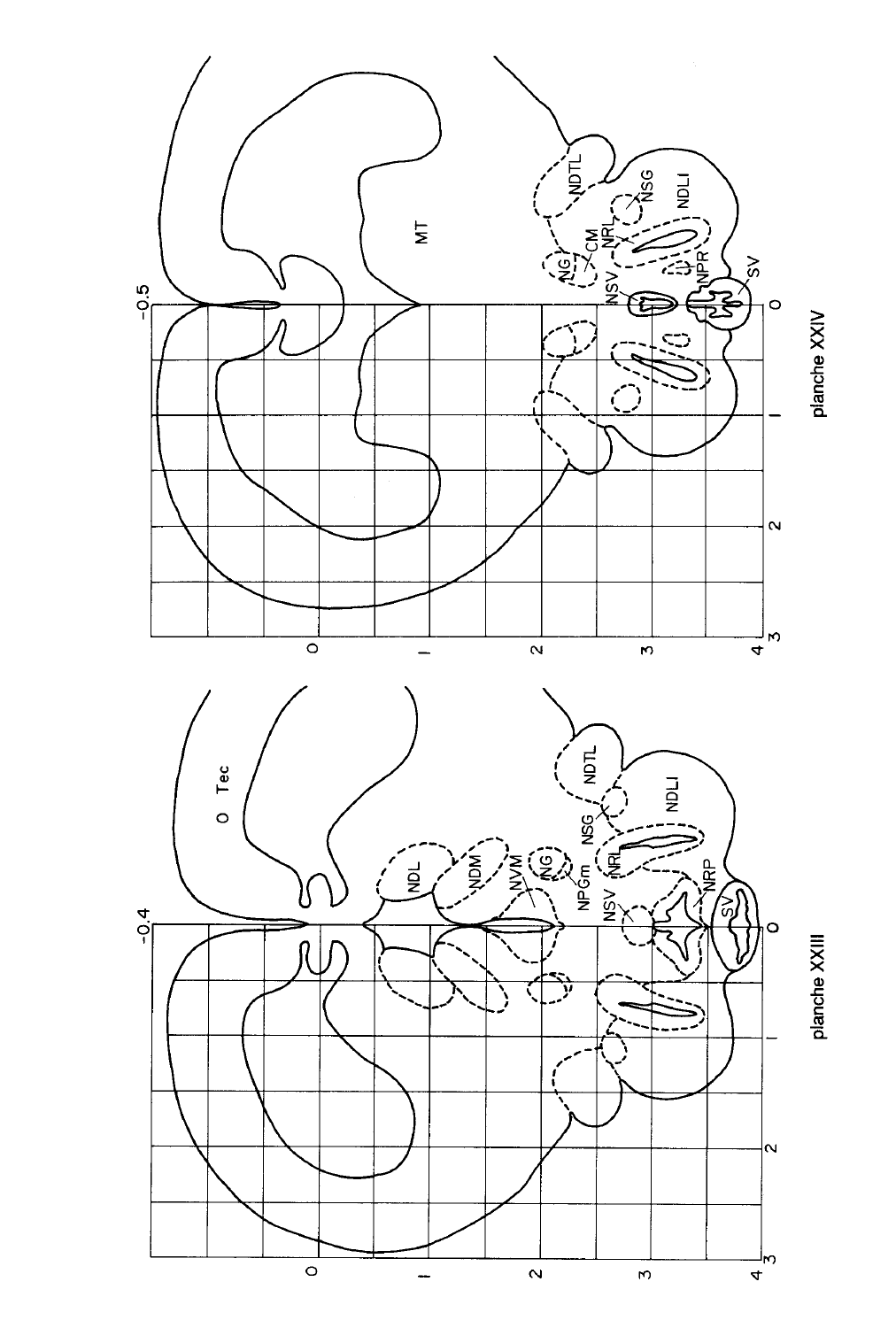

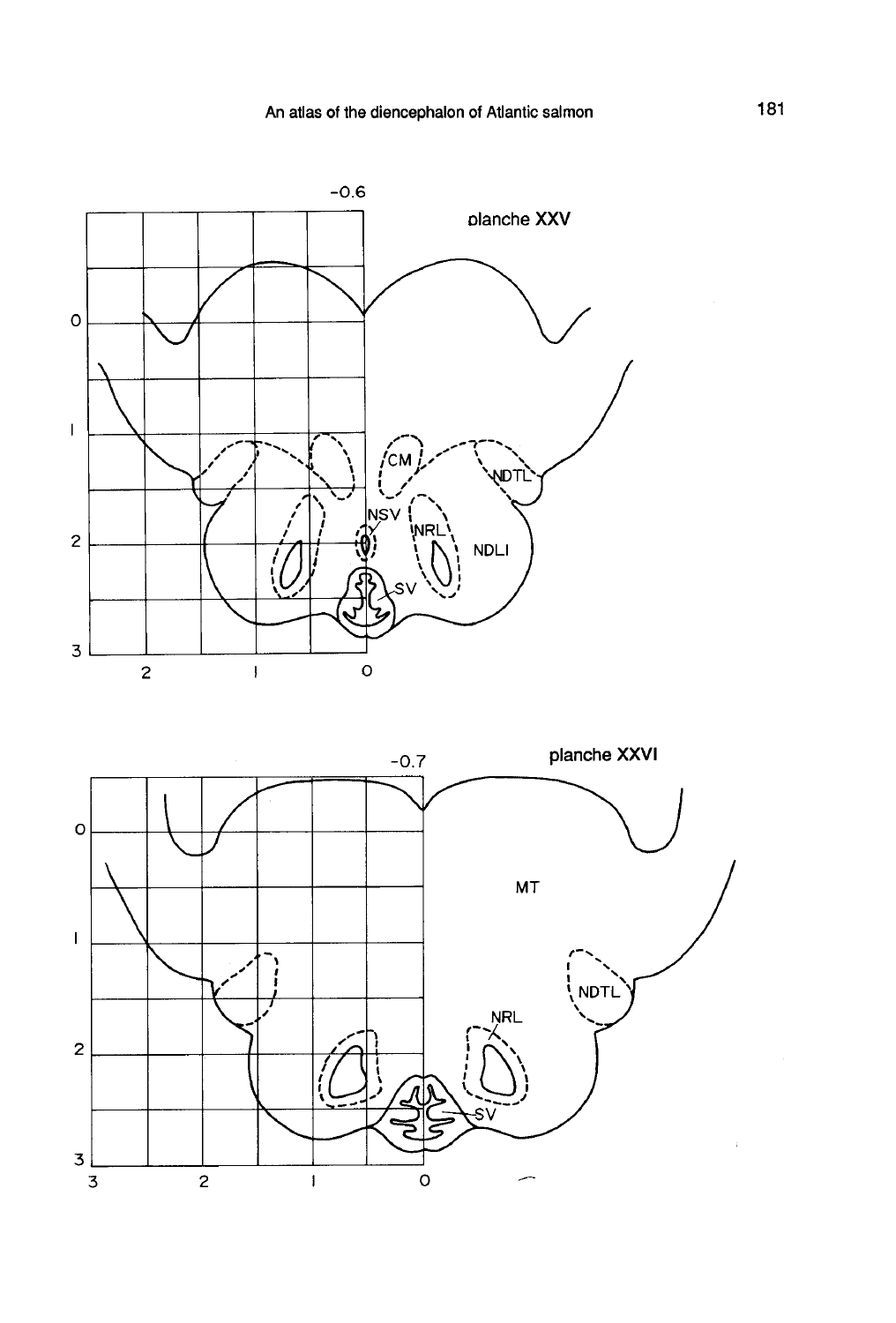

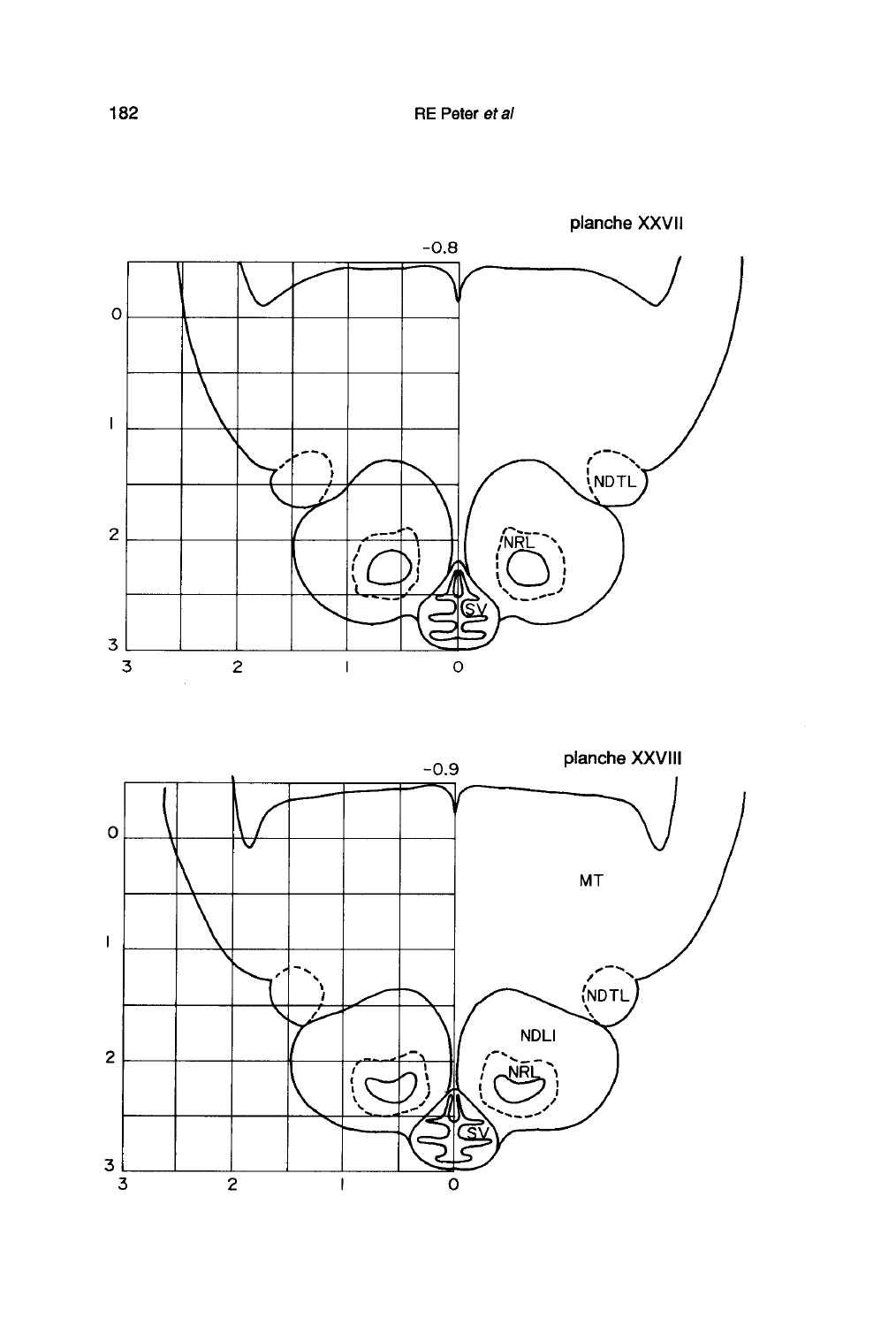

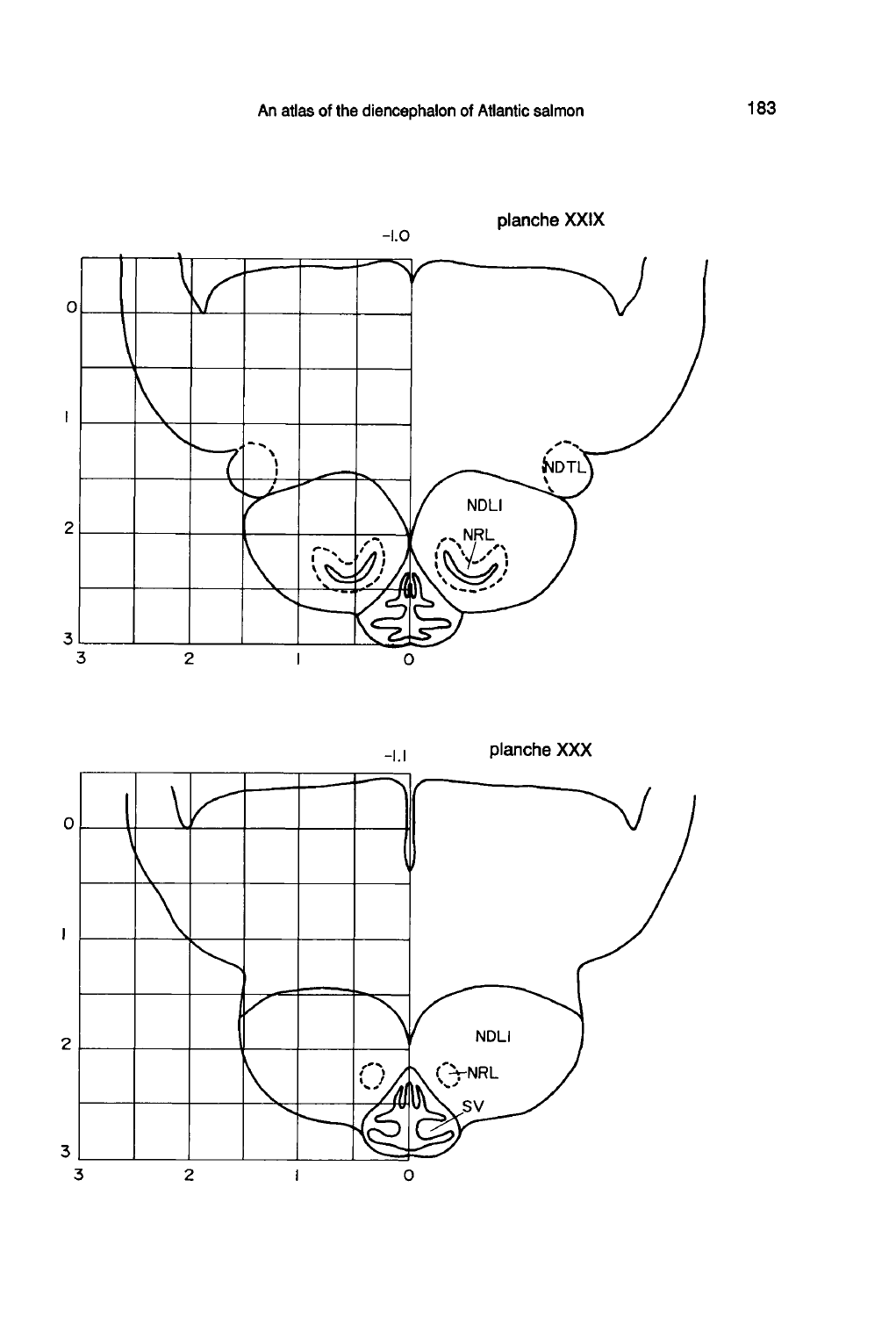



Plates I-XXXI. Atlas of the nuclei of the diencephalon of Atlantic salmon parr. The number at the top of each drawing gives the distances in mm anterior  $(+)$  or posterior  $(-)$  of the zero point (0.0). The lines of the grid were drawn to scale 0.5 mm apart. The numbers on the vertical (left) side of each grid give the distances down from the horizontal zero point, as measured at 0.0 at the anterior mid margin<br>of the posterior commissure (PC). The numbers on the bottom side of each grid give the distances from the midline. For key to abbreviations, see table I.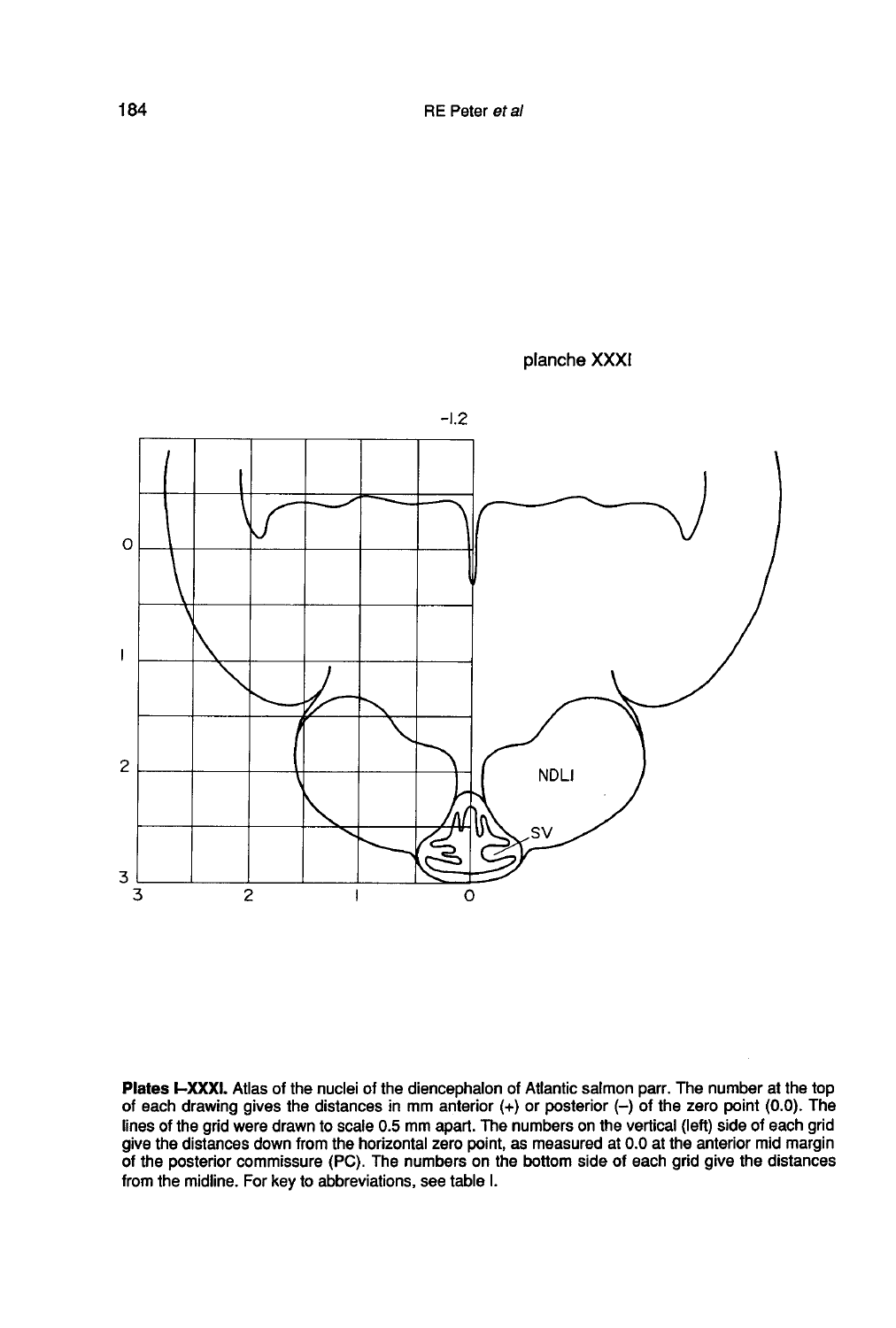margin of PC, thereby defining the anterior-posterior and horizontal zeros, the electrode was lifted clear of the brain and moved forward, backward, or laterally, as required for the desired target. The electrode was then returned to the horizontal zero position determined previously, the vertical distance to the target read on the drawing and the electrode moved accordingly. The coordinates for placement and the distances in mm were expressed as follows:  $0.0$ , or  $+$  or  $-$  for distances anterior or posterior, respectively from 0.0; midline (M), or distance right (R) and/or left (L) from M; depth (D). All values are expressed to the nearest 0.1 mm.

#### Nomenclature of diencephalic nuclei

The nomenclature used for the diencephalic nuclei of the Atlantic salmon was the same as that previously used for goldfish (Peter and Gill, 1975), killifish (Peter et al, 1975) and rainbow trout (Billard and Peter, 1982), with some revisions according to Bradford and Northcutt (1983). A suprachiasmatic nucleus was recognized in the goldfish by Bradford and Northcut (1983) on the basis of innervation of the area by fibers from the optic tracts. Consistent with this observation, we have also designated a nucleus suprachiasmaticus, although we have made no attempt to trace optic fibers to this area. Bradford and Northcutt (1983) also renamed most other preoptic nuclei, frequently using size of cell bodies and supposed functional divisions as justification. Such a scheme can be problematic when comparing specimens of different age within a species, or when attempting to develop a nomenclature system that can be applied to several species. Functional subdivisions have already been recognized in the proposed nucleus suprachiasmaticus in addition to the input of optic fibers; to illustrate, cell bodies immunoreactive for salmon gonadotropin-releasing hormone have been localized in this region in goldfish (Kah et al, 1986) and rainbow trout (Schafer et al, 1989), and a dopaminergic group of cell bodies has also been reported in this area in goldfish (Kah et al, 1984). Given that there is a continuum of periventricular cell bodies in the preoptic region, and that multiple functional zones will likely be identified, we prefered to maintain the relatively simple nomenclature for preoptic nuclei originally described for goldfish (Peter and Gill, 1975), killifish (Peter et al, 1975) and rainbow trout (Billard and Peter, 1982).

Bradford and Northcutt (1983) recommended renaming large portions of the nucleus lateralis tuberis. We have not followed their proposed scheme, because the terminology of nucleus lateralis tuberis is very widely recognized. Also, a number of functional zones have already been defined for the nucleus lateralis tuberis, some of which overlap (Peter and Fryer, 1983), and it is not clear how any nomenclature scheme can recognize these subdivisions.

In accordance with the recommendations of Bradford and Northcutt (1983), nuclei identified in goldfish (Peter and Gill, 1975), killifish (Peter et al, 1975) and rainbow trout (Billard and Peter, 1982), have been renamed as follows: nucleus anterioris hypothalami to nucleus preglomerulosus anterior, nucleus preglomerulosus pars lateralis to nucleus preglomerulosus lateralis, nucleus preglomerulosus pars medialis to nucleus preglomerulosus medialis, nucleus pregomerulosus pars medialis commissuralis to nucleus preglomerulosus commissuralis, nucleus cerebellosus hypothalami to nucleus subglomerulosus, nucleus rotundus to nucleus pretectalis rotundus, nucleus corticalis to nucleus pretectalis centralis, and nucleus lateralis geniculatus to nucleus pretectalis superficialis. Renaming